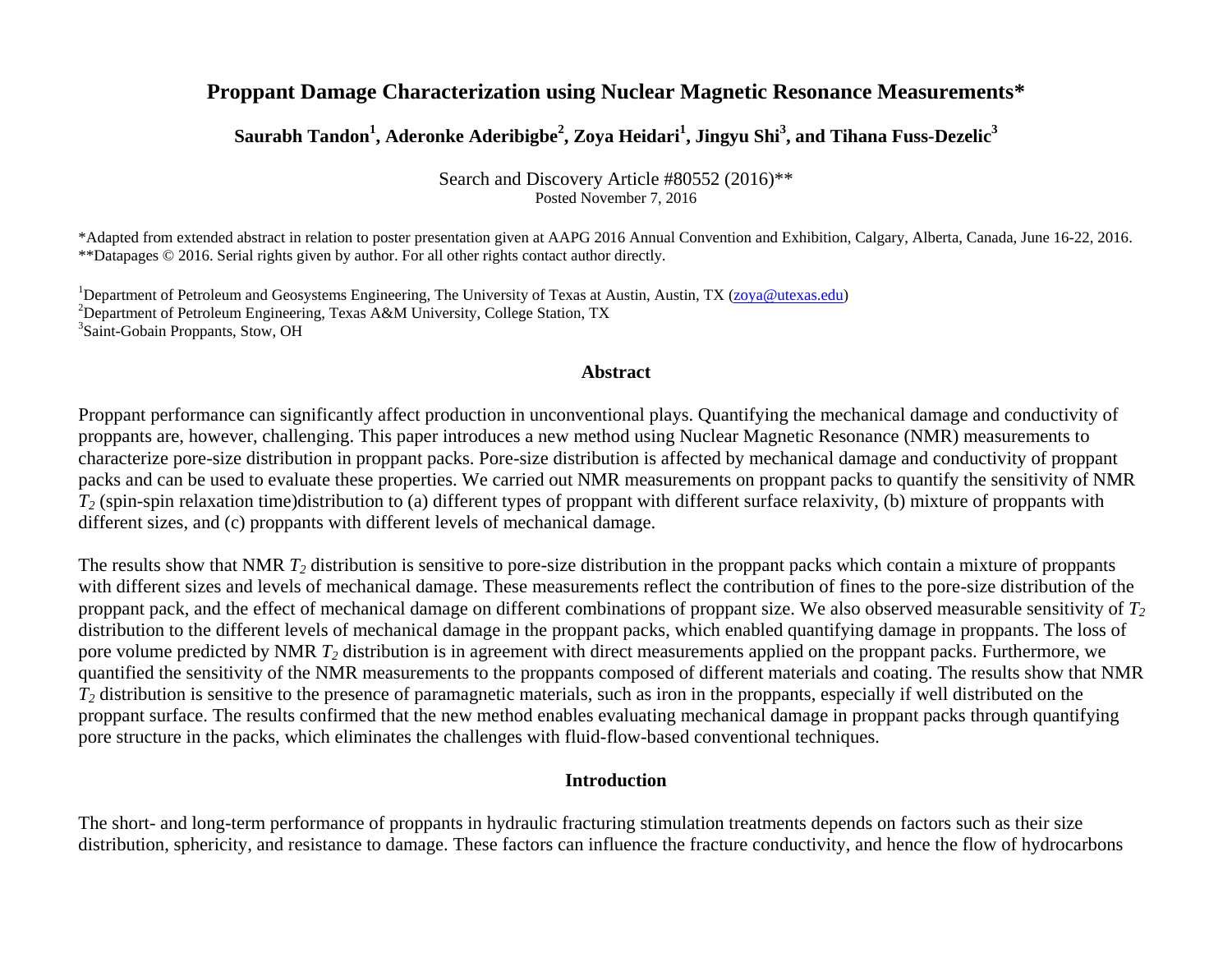from the reservoir to the wellbore. Proppant pack damage is in particular a major concern in fracture stimulation treatments. Both chemical and mechanical mechanisms can lead to proppant damage. Chemical mechanisms, such as proppant dissolution, fracturing fluid damage and geochemical reactions in the formation, result in changes in pore structure of the proppant packs (Weaver et al., 2010). Mechanical damage, from a combination of in situ stresses and temperature, results in proppant embedment, crushing, and fine generation, which cause a reduction in the porosity of the proppant pack. Hence, proppant damage characterization is important for the strategic selection of proppants for fracture treatment designs.

Previous publications have documented different approaches to analyze chemical and mechanical damages that cause loss of conductivity in proppant packs. Raysoni and Weaver (2012) analyzed macroscopic changes in proppant pack conductivity and used SEM images of proppants to illustrate the changes in pore structure due to the effect of proppant dissolution and subsequent remineralization. The API standardized crush test (API RP-19C, 2008) is commonly used in evaluating mechanical damage in proppants. However, the crush tests conditions do not adequately represent reservoir conditions, and crushing process is dependent on the type of proppant (Palisch et al., 2009; Getty and Balau, 2014). Aderibigbe et al. (2014) investigated and demonstrated the sensitivity of acoustic measurements to mechanical damage in proppant packs. Their studies also introduced the application of effective medium theories for the evaluation of effective elastic properties of the proppant packs and quantification of mechanical damage in proppant packs. The previous publications have focused on changes in macroscopic properties in the characterization of proppant pack damage. However, little attention has been given to pore-scale changes. Quantifying pore structure in proppant packs could improve the understanding of both mechanical damage and loss of conductivity.

NMR measurements have been extensively used in oil and gas industry for pore-scale characterization of rocks. NMR studies exploit the magnetic properties of hydrogen nuclei existing in the fluid present in the pore space by applying external magnetic field gradients (Torrey, 1956). At short echo spacing times, the transverse magnetization time of a pore fluid is a function of bulk relaxation of pore fluid, surface relaxation, and surface-to-volume ratio of the pores (Dunn et al., 2002; Brownstein and Tarr, 1977, 1979). *T<sup>2</sup>* distribution obtained from inversion of NMR signal can be used as a proxy of the pore-size distribution of the rock (Dunn et al., 2002).

In this article, we introduce a new NMR-based method for the characterization of pore-size distribution in proppant packs. We quantify the sensitivity of *T2* distribution to proppants of different types and sizes. Then, we damage the proppants to different levels by applying different uniaxial stress levels and quantified the sensitivity of  $T_2$  distribution and geometric mean of  $T_2$  distribution ( $T_{2cm}$ ) to uniaxial stress applied and concentration of fines generated. The following sections describe the method for experiments, results and discussion, and conclusions of this study.

#### **Method**

# **Sample Preparation**

We investigated three types of proppants with different compositions, sizes and surface properties. [Table1](#page-9-0) summarizes the properties of these proppants. Proppant Type C has magnetic coating, with surface properties different from the other two proppant types. A series of NMR experiments were carried out to quantify the NMR response in each of these proppants. We generated fines for use in the NMR experiments by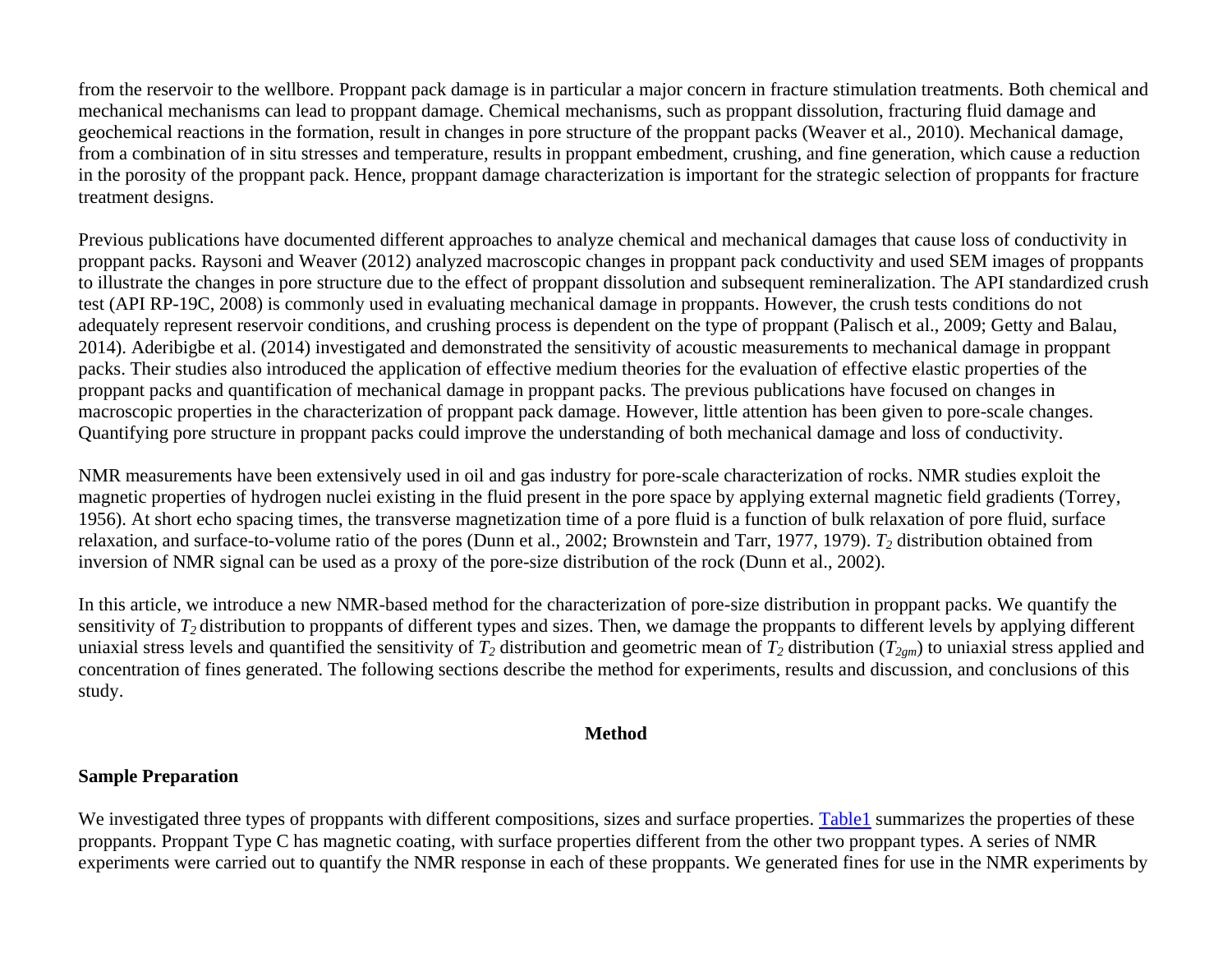crushing these proppants. The proppant samples were placed in a cylindrical steel holder. The sample holder and piston assembly were placed in a loading frame where uniaxial stress of 22.5 MPa, 33.7 MPa, and 42.3 MPa were applied to the samples. The stress was applied at a constant displacement of 0.02 inches/min. After unloading the samples, the proppants were passed through standard sieve with mesh sizes 16  $(1190 \,\mu m)$ , 20  $(840 \,\mu m)$ , 30  $(590 \,\mu m)$ , 50  $(300 \,\mu m)$ , and  $100$   $(150 \,\mu m)$ , and stacked in a mechanical sieve shaker. The procedure applied for crushing the proppants is not the standard ISO procedure, but only specifically designed for generating fines. The term "fines" is used for any proppant size less than the size of original proppant obtained in the mixture after sieve analysis, while "proppant crush" is defined as proppants below 100 mesh size (150 *μ*m). The sieved proppants were then used for NMR measurements.

# **NMR Experiments**

The proppant packs used in NMR measurements were created by placing 10 g of proppants in small glass bottles. Water was added until it entirely covered the pack and excess water was drained. It was ensured that water displaces the air present in the pack. A benchtop 2MHzfrequency NMR spectrometer was used to measure *T<sup>2</sup>* distribution in the proppant packs. The NMR system used the Carr-Purcell-Meiboom-Gill (CPMG) pulse sequence for magnetic decay measurements (Torrey, 1956). The echo time of the sequence was kept at 80 microseconds. The minimum signal to noise ratio of 100 was used for acquisition of data. The data was calibrated to the total amount of water present in the sample. The least squares fitting method was then used for inversion for getting the *T<sup>2</sup>* distribution from the NMR magnetization decay. We carried out tests to investigate the sensitivity of the *T<sup>2</sup>* distribution measurements to (a) proppant composition, (b) combination e of proppant sizes, and (c) level of mechanical damage in the proppants packs.

## **Results and Discussion**

## **Sensitivity of** *T<sup>2</sup>* **Distribution Measurements to Different Sizes and Compositions of Proppant**

[Figure 1](#page-6-0) shows  $T_2$  distribution obtained from 10 grams of different mesh sizes of proppant types A, B, and C. [Table 2](#page-9-1) summarizes the peaks of  $T_2$  distributions obtained in [Figure 1. Figures 1a](#page-6-0) and [1b](#page-6-0) show that  $T_2$  peak decreases from 1232.2 ms to 613.59 ms (50.1% decrease) as proppant size decreases from 840 *μ*m (20 mesh proppant) to 300 *μ*m (50 mesh proppant) in proppant types A and B. The variation in *T<sup>2</sup>* distribution is more significant for proppant type C. [Figure 1c](#page-6-0) shows that  $T_2$  peak decreases from 813 ms to 305.39 ms (62.5 % decrease) as proppant size decreases from 840 *μ*m (20 mesh proppant ) to 300 *μ*m (50 mesh proppant). The results confirmed that the size of the proppant grain controls the size of pores in the proppant pack and NMR can be effectively used for distinguishing among different proppant sizes. We also observe that the cumulative amount of fluids is almost the same in the different sizes of proppants in each proppant type A, B and C; this suggests that pore volume is almost the same in all the packs with different proppant sizes, pore-throat sizes, and pore-size distributions.

[Figure 2](#page-6-1) compares the  $T_2$  distributions of the same size of proppants for different proppant types A, B, and C.  $T_2$  distribution peak is almost the same for proppant types A and B and smaller in proppant type C in all the figures. The decrease in  $T_2$  peak of proppant type C shows the influence of magnetic coating on the proppant.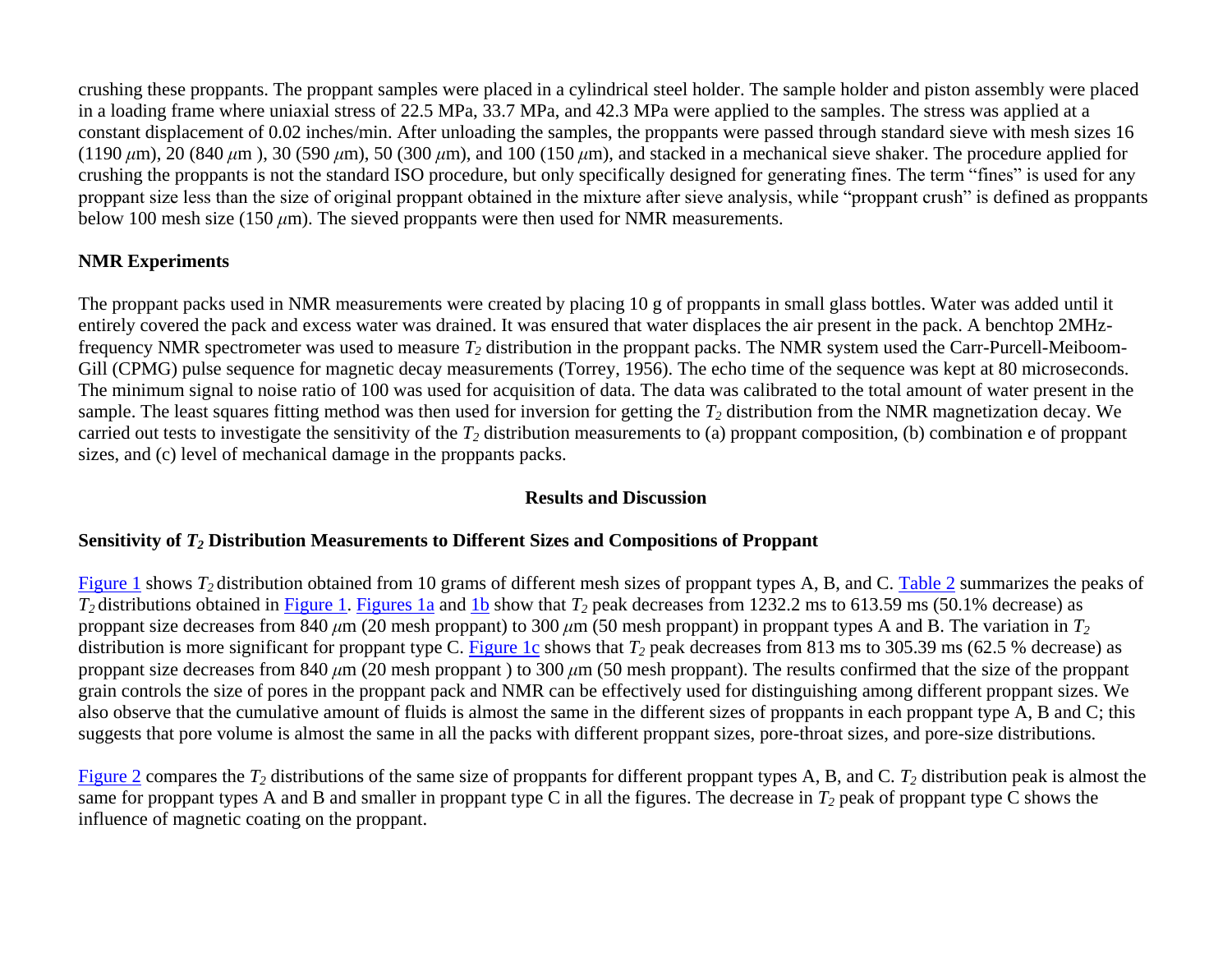## **Sensitivity of** *T<sup>2</sup>* **Distribution Measurements to Mixture of Proppants with Different Sizes**

We analyzed the response of NMR on mixtures of different sizes of proppant type A. [Figure 3](#page-6-2) shows *T2* distribution in 20 mesh proppant mixed with 10% and 30% of 50 mesh proppant. [Figure 3](#page-6-2) also shows *T<sup>2</sup>* distribution in 20 mesh proppant mixed with 10% and 30% of "proppant crush." [Figure 4](#page-7-0) shows *T<sup>2</sup>* distribution in 30 mesh proppant mixed with 10% and 30% of 50 mesh proppant, and 10% and 30% of "proppant crush."

The results suggest that in the case of 20 mesh proppant, the cumulative water content decreases from 2.30 ml to 2.14 ml (7% decrease) as concentration of 50 mesh proppant increases from 0% to 30%. In the case of 30 mesh proppant, the cumulative water content decreases from 2.39 ml to 2.28 ml (4.6% decrease) as concentration of 50 mesh proppant increases from 0% to 30%. On the other hand, adding "proppant crush" significantly decreases the cumulative volume of water in the pack. In 20 mesh proppant, the cumulative water content decreases from 2.30 ml to 1.44 ml (37% decrease) when "proppant crush" concentration increases from 0% to 30%. In the case of 30 mesh proppant, the cumulative water content decreases from 2.39 ml to 1.51 ml (36% decrease) when "proppant crush" concentration increases from 0% to 30%

Geometric mean of  $T_2$  distribution  $(T_{2gm})$  can be used to quantify the variations in  $T_2$  distribution of the mixtures. [Figure 5a](#page-7-1) shows decrease in *T2gm* with increase in percentage of 50 mesh proppant and "proppant crush" in 20 mesh proppant pack. *T2gm* decreases from 900 ms to 532 ms when adding 50 mesh proppant but decreases from 900 ms to 122 ms when "proppant crush" is added. Similarly, [Figure 5b](#page-7-1) shows decrease in *T2gm* with increase in percentage of 50 mesh proppant and "proppant crush" in 30 mesh proppant pack. *T2gm* decreases from 600 ms to 416 ms when adding 50 mesh proppant and decreases from 600 ms to 144 ms when "proppant crush" is added. It can be inferred from the results that  $T_{2gm}$  is more significantly decreased in the presence of "proppant crush."

## **Sensitivity of** *T<sup>2</sup>* **Distribution Measurements to Proppants Undergone Different Levels of Mechanical Damage**

Proppant type A is damaged by three levels of uniaxial stress of 22.5 MPa, 33.7 MPa and 42.3 MPa. [Figure 6](#page-8-0) shows the stress-strain response of the 30 mesh proppant type A, when subjected to uniaxial stress of 42.3 MPa. It is observed that at stress of about 43 MPa, the proppant is still in the elastic regime.

[Figure 7a](#page-8-1) shows the weight fraction of fines generated when applied stress reaches 42.3 MPa for both 20 mesh proppant and 30 mesh proppant. The weight fraction of fines generated in the case of 20 mesh proppant increases to 0.3 and in the case of 30 mesh proppant increases to 0.18 as applied stress increases to 42.3 MPa. [Figure 7b](#page-8-1) illustrates the variation in *T2gm* as weight fraction of fines generated for both 20 and 30 mesh proppant increases. In the case of 20 mesh proppant, *T2gm* decreases from 900 ms to 650 ms (28% decrease) as fines concentration increases from 0% to 30%, and for 30 mesh proppant, *T2gm* decreases from 600 ms to 530 ms (12% decrease) as fines concentration increases from 0% to 30%. The results suggest that the decrease in *T2gm* is directly correlated to weight fraction of fines generated and mechanical damage to the proppant pack. It should be noted that the proppants used in the experiments are still within their elastic regime. The trend of fines generation might change when the proppant pack approaches the limit of elastic regime.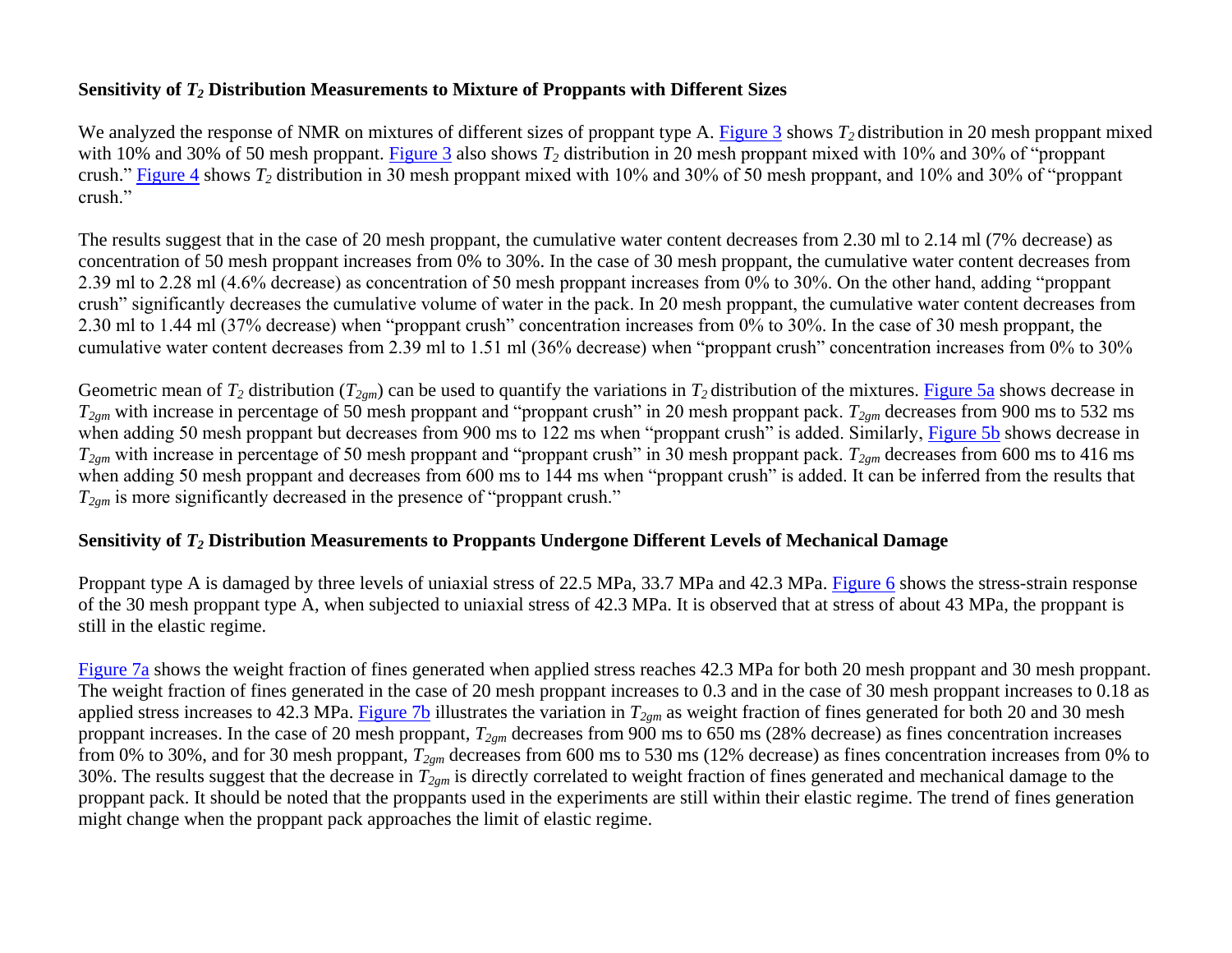#### **Conclusions**

This article introduces the application of NMR measurements for characterization of pore-size distribution and quantification of mechanical damage in proppant packs. The results confirmed that changes in *T<sup>2</sup>* distribution can be easily correlated to changes in pore structure of proppant packs, either by quantifying the location of *T<sup>2</sup>* peaks or by calculating *T2gm*. NMR *T<sup>2</sup>* distributions in proppant mixtures with different grain sizes and concentrations of crushed proppants show that NMR measurements are sensitive to the presence of smaller particles and crushed proppants. For instance, *T2gm* decreased by up to 86% due to deposition of "proppant crush" in one of the proppant packs. Mechanical damage in the proppant packs decreased *T2gm* by up to 28%, which was correlated to the increase in concentration of fines in the proppant pack. The results also confirmed that the NMR response is sensitive to both the size and coating of proppants. For instance, presence of magnetic coating decreased the  $T_2$  peak by up to 62.5%.

The results are promising for application of the introduced method for evaluating mechanical damage and conductivity in proppant packs through quantifying pore structure in the packs. This new NMR-based method eliminates the challenges with fluid-flow-based conventional techniques. Furthermore, the results are promising for application of this characterization technique for in situ assessment of proppant conductivity. Finally, the introduced technique can be used to define required criteria for strategic selection of proppants in stimulation design, which is a requirement for successful development of unconventional plays.

### **Acknowledgements**

Special gratitude goes to Saint-Gobain Proppants for providing proppant samples, crushing cylinder assembly used in laboratory experiments, and the permission for publishing this paper.

## **List of Acronyms**

- API American Petroleum Institute CPMG Carr Purcell Meiboom Gill
- NMR Nuclear Magnetic Resonance

## **Selected References**

Aderibigbe, A., C.C. Valdes, Z. Heidari, and T. Fuss, 2014, Mechanical damage characterization in proppant packs using acoustic measurements (presented at International Petroleum Technology Conference): IPTC-18092-MS.

API RP 19C, Recommended Practices for Measurement of Properties of Proppants Used in Hydraulic Fracturing and Gravel-Packing Operations, 2008, Washington, DC: American Petroleum Institute.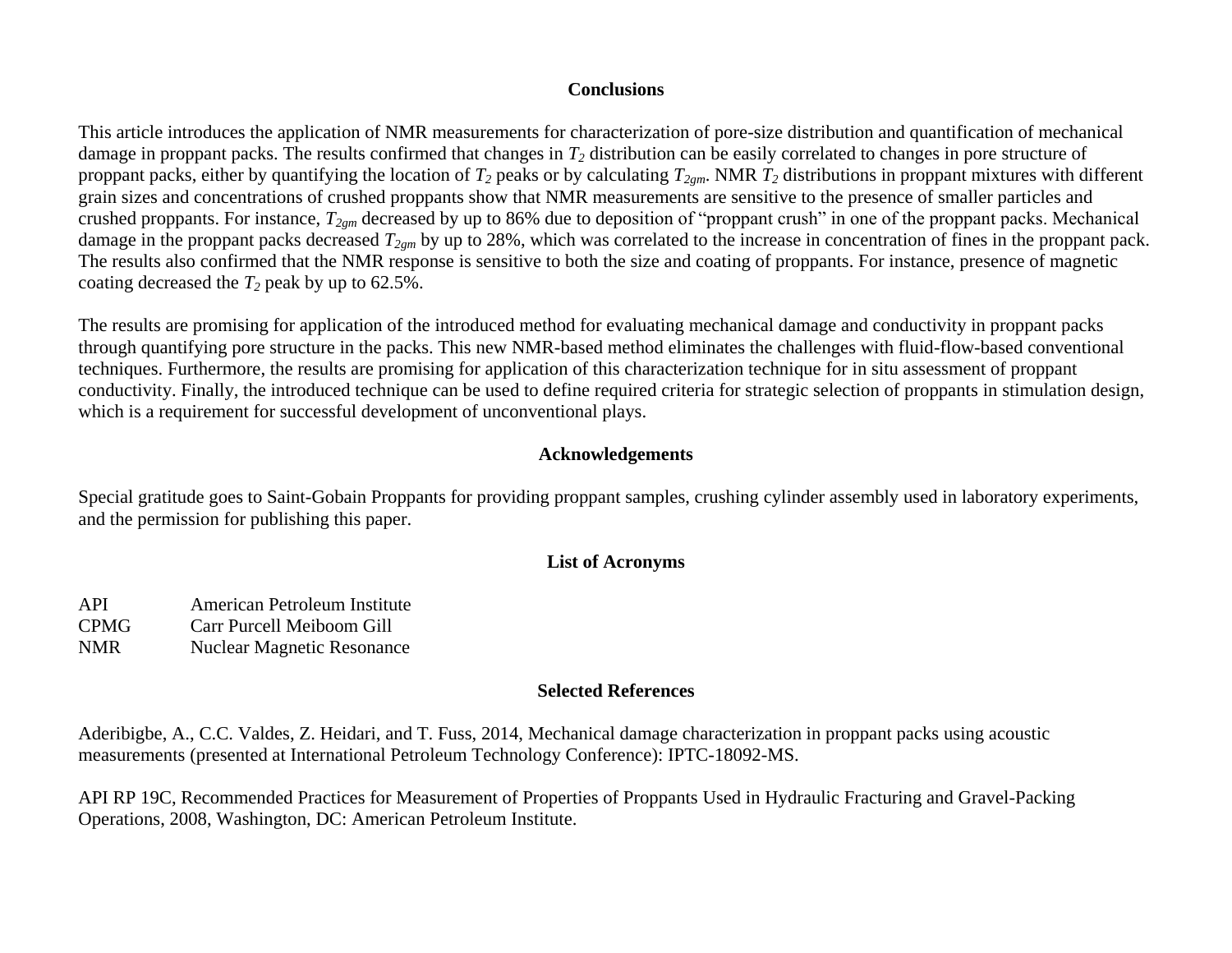Brownstein, K.R., and C.E. Tarr, 1977, Spin-lattice relaxation in a system governed by diffusion: Journal of Magnetic Resonance, v. 26/1, p. 17-24.

Brownstein, K.R., and C.E. Tarr, 1979, Importance of classical diffusion in NMR studies of water in biological cells: Physical Review A, v. 19/6.

Coates, G.R, L. Xiao, and M.G. Prammer, 1999, NMR Logging Principals and Applications: Halliburton Energy Services, Houston, p. 65-69.

Dunn, K.J., D.J. Bergman, and G.A. Latorraca, 2002, Nuclear Magnetic Resonance Petrophysical and Logging Applications: Oxford, Elsevier Science Ltd, p. 71-101.

Freeman, D.A., J.J. Renkes, and D. Milton-Tayler, 2006, Qualifying proppant performance. (presented at SPE Annual Technical Conference and Exhibition): SPE 103623.

Getty, J., and C.R. Bulau, 2014, Are the laboratory measurements of proppant crush resistance unrealistically low? (presented at the Unconventional Resources Conference): SPE 168975.

Palisch, T.T., R. Duenckel, and M.A. Chapman, 2010, How to use and misuse proppant crush tests: Exposing the top 10 myths (presented at the Hydraulic Fracturing Technology Conference): SPE 168975.

Raysoni, N., and J.D. Weaver, 2012, Long-term proppant performance (presented at International Symposium and Exhibition on Formation Damage Control): SPE 150669.

Torrey, H.C., 1956, Bloch equations with diffusion terms: Physical Review, v. 104/3.

Weaver, J., R. Rickman, H. Luo, and R. Loghry, 2009, A study of proppant-formation reactions (presented at SPE International Symposium on Oilfield Chemistry): SPE 121465.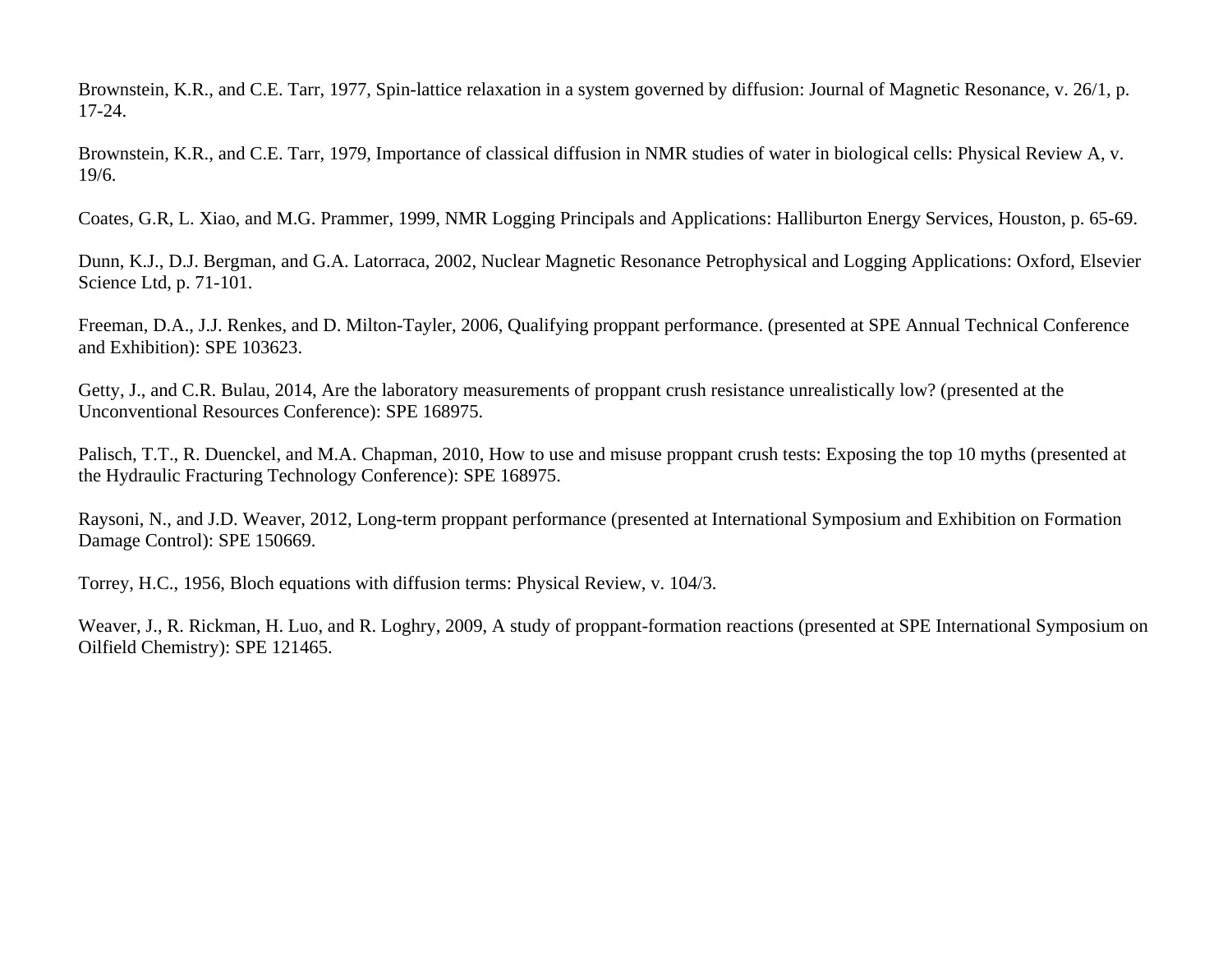| <b>Proppant Type</b> | Size (Mesh) | Size $(\mu m)$ | Roundness | <b>Sphericity</b> |
|----------------------|-------------|----------------|-----------|-------------------|
|                      | 20, 30, 50  | 840, 590, 300  | 0.9       | 0.9               |
|                      | 20, 30, 50  | 840, 590, 300  | 0.9       | 0.9               |
|                      | 20, 30, 50  | 840, 595, 300  | 0.9       | 0.9               |

<span id="page-6-1"></span><span id="page-6-0"></span>Figure 1. NMR  $T_2$  distribution in the cases of (a) proppant type A, (b) proppant type B, and (c) proppant type C for 20-, 30-, and 50-mesh proppants. The solid and dotted lines show incremental and cumulative volumes, respectively.

| <b>Sieve Mesh Size</b> |        | <b>Proppant Type</b> |       |
|------------------------|--------|----------------------|-------|
|                        |        |                      |       |
| 20                     | 1232.9 | 1232.9               | 811.1 |
| 30                     | 811.13 | 705.5                | 533.6 |
| 50                     | 613.6  | 613.6                | 305.4 |

<span id="page-6-2"></span>Figure 2. NMR  $T_2$  distribution in the cases of (a) 20 mesh proppant, (b) 30 mesh proppant, and (c) 50 mesh proppant. The solid and dotted lines show incremental and cumulative volumes, respectively.



Figure 3. NMR  $T_2$  distribution in the case of mixtures of 20 mesh proppant of type A with 50 mesh proppant and "proppant crush." The solid and dotted lines show incremental and cumulative volumes, respectively.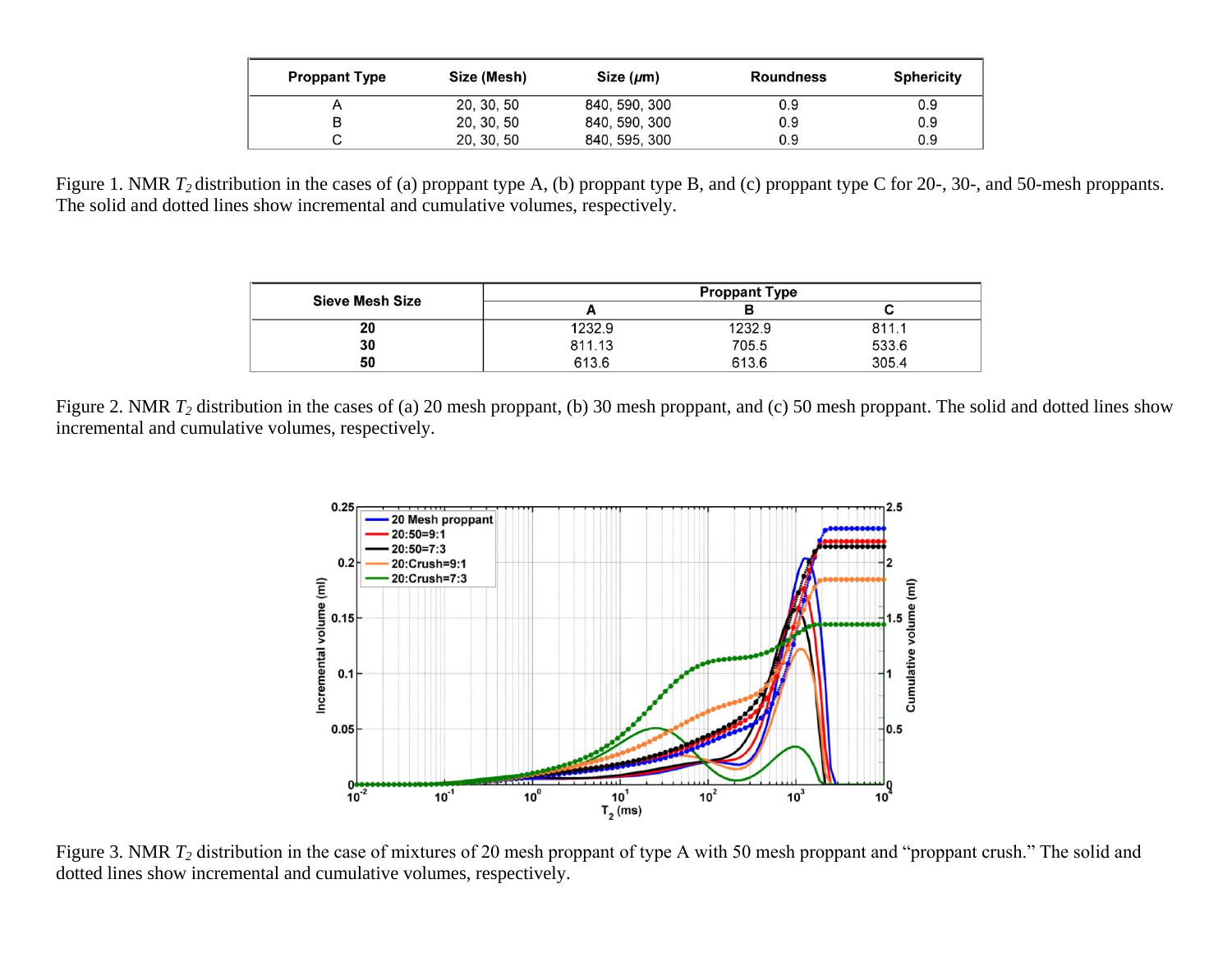<span id="page-7-0"></span>

<span id="page-7-1"></span>Figure 4. NMR  $T_2$  distribution in the case of mixtures of 30 mesh proppant of type A with 50 mesh proppant and "proppant crush." The solid and dotted lines show incremental and cumulative volumes, respectively.



Figure 5. Variation of *T2gm* after adding (a) 50 mesh proppant and "proppant crush" to the 20 mesh proppant pack and (b) 50 mesh proppant and "proppant crush" to 30 mesh proppant pack.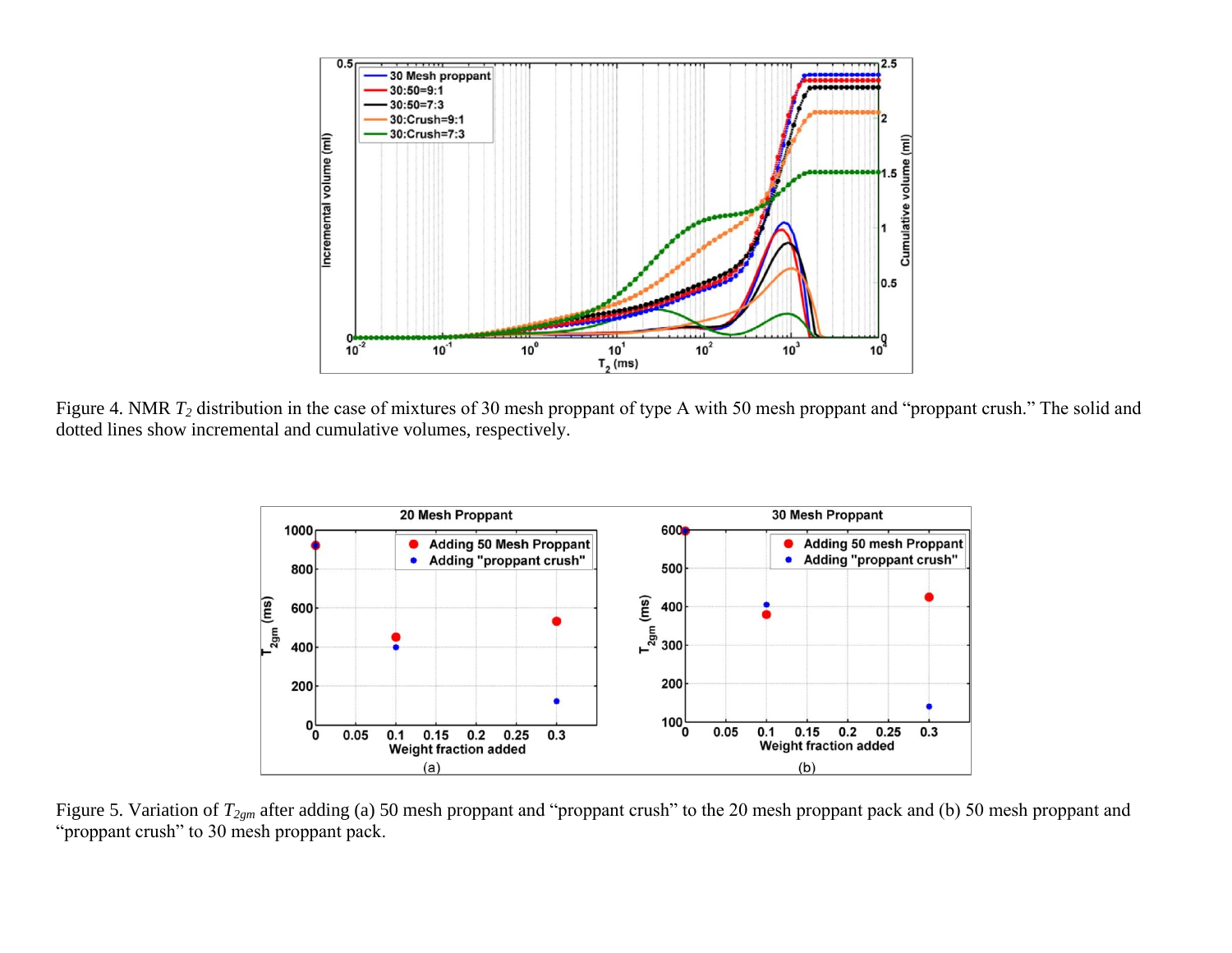<span id="page-8-0"></span>

Figure 6. Proppant type A: Stress-strain correlation in the case of 30 mesh proppant.

<span id="page-8-1"></span>

Figure 7. Impact of mechanical damage on weight fraction fines generated and NMR *T2gm*: (a) Impact of increase in applied uniaxial stress on weight concentration of fines generated and (b) impact of weight concentration of fines generated on NMR *T2gm*.